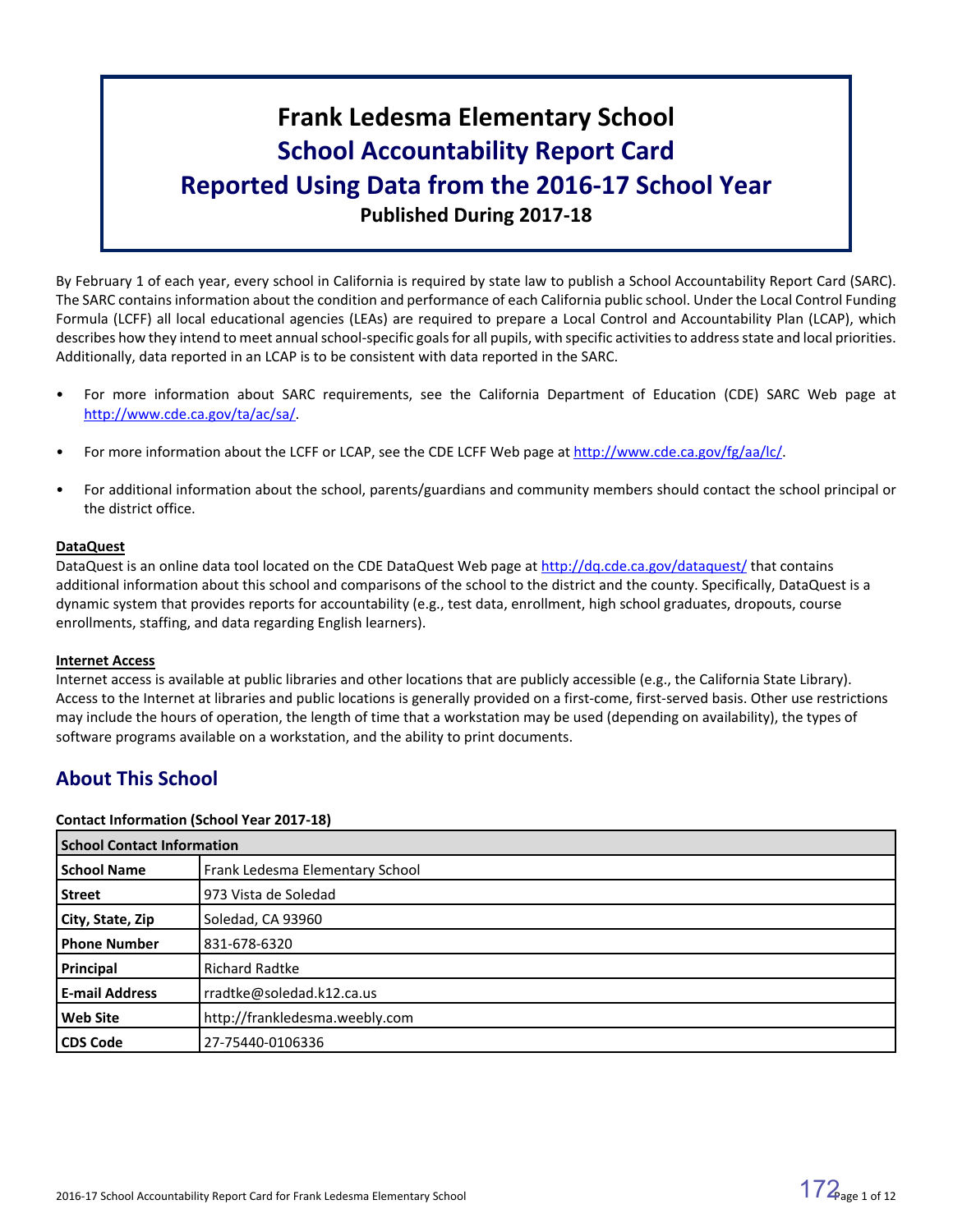| <b>District Contact Information</b> |                                 |  |  |
|-------------------------------------|---------------------------------|--|--|
| <b>District Name</b>                | Soledad Unified School District |  |  |
| l Phone Number                      | 831.678.3987                    |  |  |
| Superintendent                      | Timothy J. Vanoli               |  |  |
| <b>E-mail Address</b>               | tvanoli@soledad.k12.ca.us       |  |  |
| l Web Site                          | www.soledadusd.org              |  |  |

# **School Description and Mission Statement (School Year 2017-18)**

Frank Ledesma Elementary School has a mission of learning for ALL. Students are encouraged to Learn Like a Champion. To Learn Like a Champion means that a student accepts responsibility to be a good learner, to put out the best possible effort every day, and to take pride in being a committed learner. Providing exemplary instruction that promotes high levels of learning is a the fundamental purpose of our school. Because we believe all students can learn at high levels, we take responsibility to ensure that they will be successful. Our students will be responsible decision-makers who appreciate their heritage and respect the diversity of others. Our Vision is to become a high achieving school competitive with the best districts in the state with similar demographics. To achieve this Vision, the Frank Ledesma Elementary Mission must:

- . Provide a safe, nurturing, creative, and inspiring learning environment
- . Celebrate diversity
- . Communicate effectively with parents, students, and each other
- . Provide clear, age appropriate behavioral and performance expectations
- . Provide challenging curriculum to teach the adopted standards in all academic areas
- . Challenge students to reach their potential in all areas
- . Prepare our students for the information age in which we now live
- . Empower our students to be mathematical problem solvers and critical thinkers
- . Support a character education program, which includes respect, responsibility, honesty, compassion, and perseverance
- . Help students to learn from their past, excel in the present, and look forward to their future

This year's initiatives are to:

- . Implement the training from HMH Math, HMH English Language Arts, Fisher & Frey, Read 180/System 44, and 3-D ELD curriculum
- . Continue to Implement the Common Core State Standards for reading, language arts, and math.
- . Implement highly effective daily Math Talks
- . Implement the professional development modules for ELA which address SUSD Systematic Instructional Framework:
- . Lead High-Level, Text-Based Discussions
- . Focus on Process, Not just Content
- . Create Assignments for Real Audiences and with Real Purpose
- . Teach Argument, Not Persuasion
- . Increase Text Complexity
- . Increased Rigor throughout our Curriculum and Instructional practices
- . Continue to implement and refine our practices in Positive Behavior Interventions and Supports

. Continue to conduct data analysis with our NWEA, Reading Inventory, progress monitoring assessments, and other grade level assessments

. Continue grade level planning during PLC time with emphasis on implementing strategies from trainings (HMH Math, HMH ELA, Fisher & Frey) and implementing daily Math Talks

. Continue to involve our parents through PTO, ELAC, and School Site Council Meetings.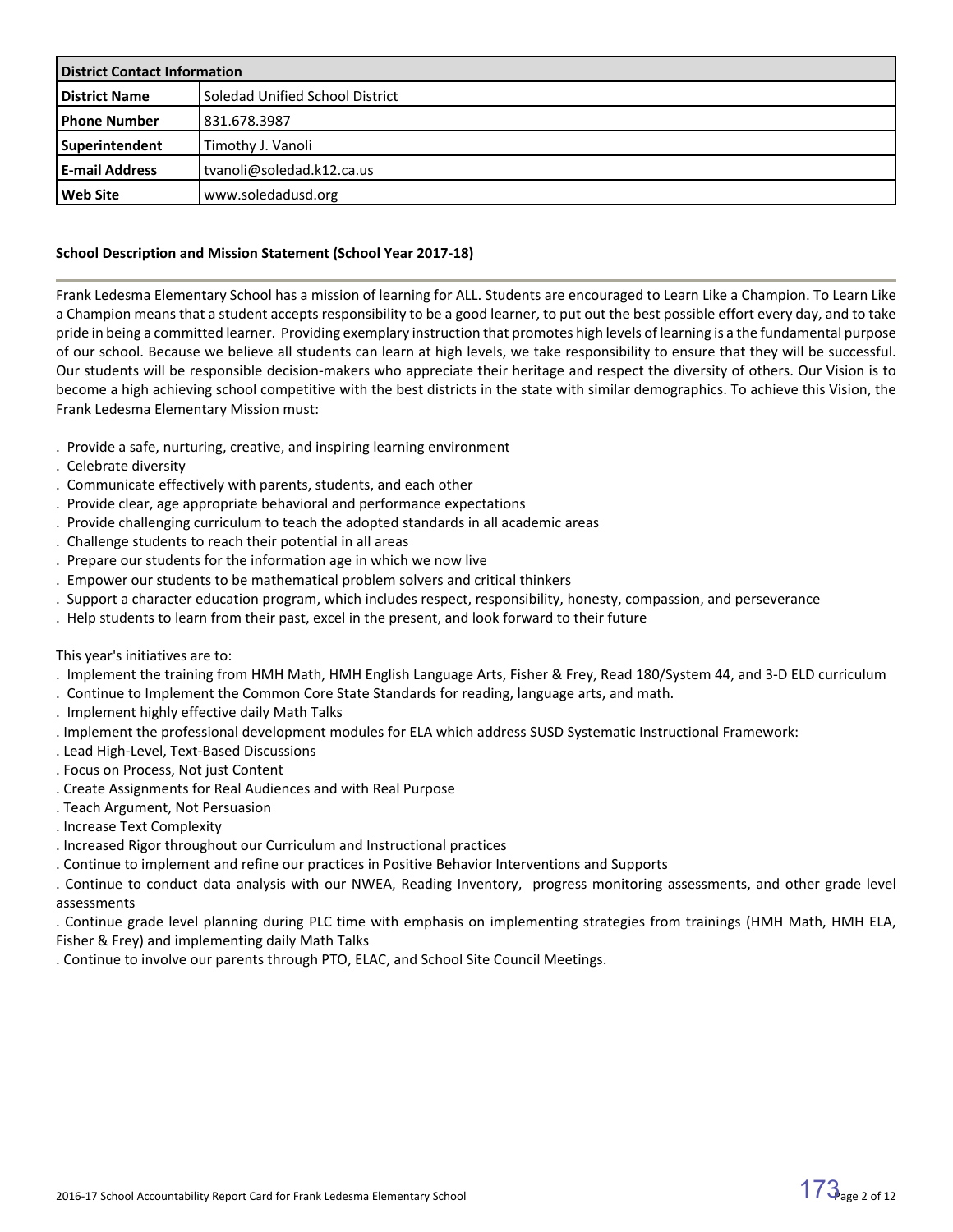#### **Student Enrollment by Grade Level (School Year 2016-17)**

| Grade<br>Level          | <b>Number of</b><br><b>Students</b> |
|-------------------------|-------------------------------------|
| Kindergarten            | 74                                  |
| Grade 1                 | 75                                  |
| Grade 2                 | 71                                  |
| Grade 3                 | 74                                  |
| Grade 4                 | 90                                  |
| Grade 5                 | 88                                  |
| Grade 6                 | 103                                 |
| <b>Total Enrollment</b> | 575                                 |

#### **Student Enrollment by Group (School Year 2016-17)**

| <b>Student</b><br>Group                | <b>Percent of</b><br><b>Total Enrollment</b> |
|----------------------------------------|----------------------------------------------|
| <b>Black or African American</b>       | 0.7                                          |
| American Indian or Alaska Native       | 0.2                                          |
| Asian                                  | 0.2                                          |
| <b>Filipino</b>                        |                                              |
| <b>Hispanic or Latino</b>              | 94.8                                         |
| Native Hawaiian or Pacific Islander    | 0.2                                          |
| White                                  | 2.4                                          |
| <b>Two or More Races</b>               | 0.3                                          |
| <b>Socioeconomically Disadvantaged</b> | 87.8                                         |
| <b>English Learners</b>                | 55.3                                         |
| <b>Students with Disabilities</b>      | 10.1                                         |
| <b>Foster Youth</b>                    | 0                                            |

# **A. Conditions of Learning**

# **State Priority: Basic**

The SARC provides the following information relevant to the State priority: Basic (Priority 1):

- Degree to which teachers are appropriately assigned and fully credentialed in the subject area and for the pupils they are teaching;
- Pupils have access to standards-aligned instructional materials; and
- School facilities are maintained in good repair.

**Teacher Credentials**

|                                                                           |         | <b>District</b> |         |         |
|---------------------------------------------------------------------------|---------|-----------------|---------|---------|
| <b>Teachers</b>                                                           | 2015-16 | 2016-17         | 2017-18 | 2017-18 |
| l With Full Credential                                                    | 18      | 17              |         | 198     |
| l Without Full Credential                                                 |         |                 |         | 15      |
| <b>Teaching Outside Subject Area of Competence (with full credential)</b> |         |                 |         |         |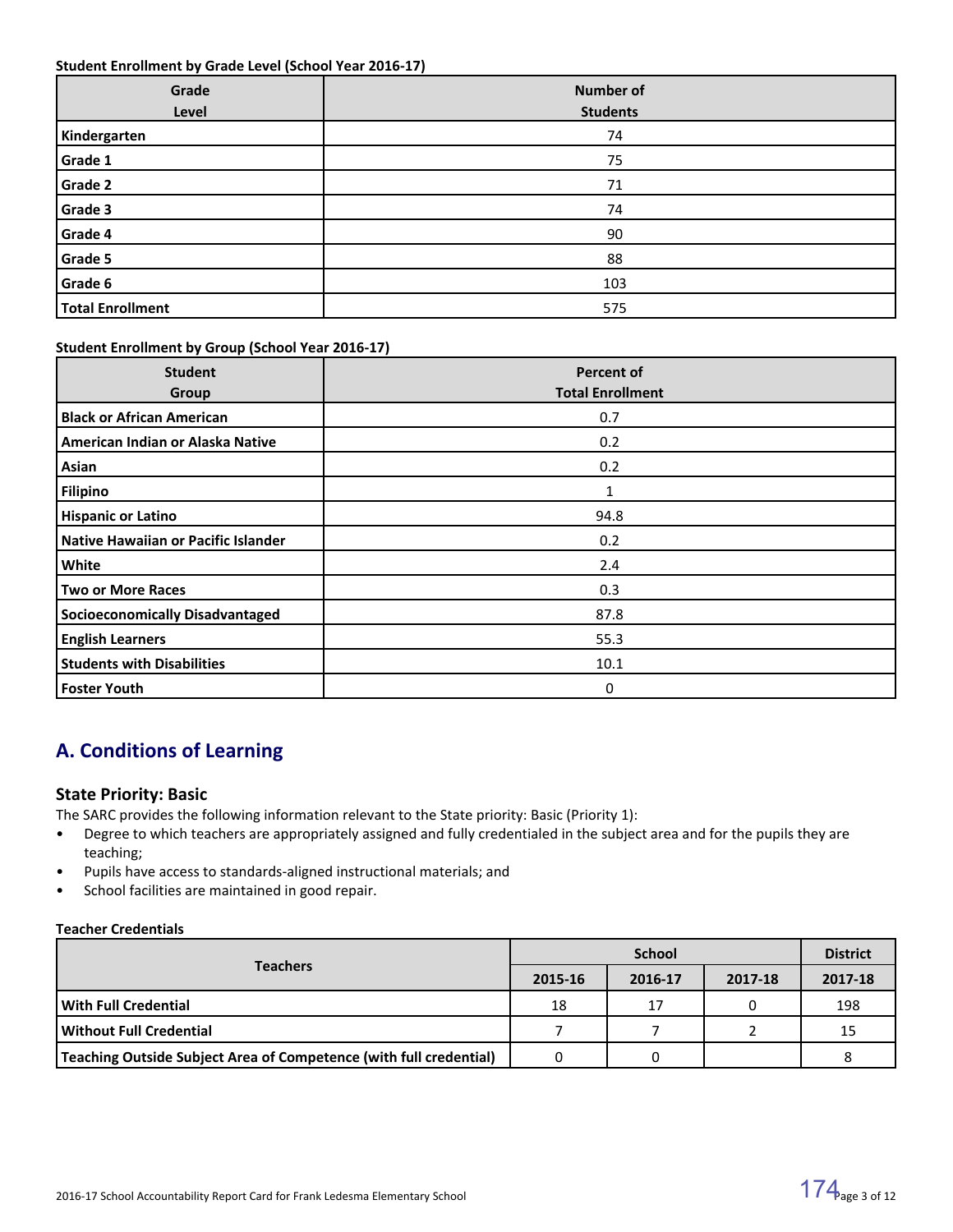### **Teacher Misassignments and Vacant Teacher Positions**

| Indicator                                             | 2015-16 | 2016-17 | 2017-18 |
|-------------------------------------------------------|---------|---------|---------|
| <b>Misassignments of Teachers of English Learners</b> |         |         |         |
| Total Teacher Misassignments *                        |         |         |         |
| Vacant Teacher Positions                              |         |         |         |

Note: "Misassignments" refers to the number of positions filled by teachers who lack legal authorization to teach that grade level, subject area, student group, etc.

\* Total Teacher Misassignments includes the number of Misassignments of Teachers of English Learners.

#### **Quality, Currency, Availability of Textbooks and Instructional Materials (School Year 2017-18)**

#### **Year and month in which data were collected:** June 2016

Every student has a textbook that is in good condition and consistent with the content and cycles of the curriculum frameworks adopted by the State Board of Education.

| <b>Subject</b>               | Textbooks and Instructional Materials/<br><b>Year of Adoption</b>                                                                                                                                                                                                                                                                                                                                                                                                                                                                                                                                                                                              | From<br><b>Most Recent</b><br><b>Adoption?</b> | <b>Percent of Students</b><br><b>Lacking Own</b><br><b>Assigned Copy</b> |
|------------------------------|----------------------------------------------------------------------------------------------------------------------------------------------------------------------------------------------------------------------------------------------------------------------------------------------------------------------------------------------------------------------------------------------------------------------------------------------------------------------------------------------------------------------------------------------------------------------------------------------------------------------------------------------------------------|------------------------------------------------|--------------------------------------------------------------------------|
| <b>Reading/Language Arts</b> | 2016 - Houghton Mifflin Harcourt California<br>Journeys with ELD Edition for grades K-5 in English.<br>2016- 6th Grade uses Houghton Mifflin Harcourt<br>California Collections with ELD. A textbook inventory<br>was conducted in June 2017. Reading intervention<br>program is Sopris West Language! Fourth Edition<br>Levels A-F in English, 2017-Houghton Mifflin<br>Hartcourt READ 180 CA Universal ELA/ELD for Grades<br>4-6. All students are provided a textbook or<br>instructional materials as determined by the<br>verification of classroom instructional material<br>inventory surveys - All textbooks are state-adopted<br>and standards-based. | Yes                                            | 0                                                                        |
| <b>Mathematics</b>           | 2015 - Houghton Mifflin California Go Math (grades<br>K-5 in English). 6th Grade uses CA Go Math Middle<br>School Edition. New Common Core Standards<br>aligned. Adoption also has a Technology component<br>called Think Central. A textbook inventory was<br>conducted in June 2017. All students are provided a<br>textbook or instructional material as determined by<br>the verification of classroom instructional material<br>inventory surveys.                                                                                                                                                                                                        | Yes                                            | 0                                                                        |
| <b>Science</b>               | 2008 - Scott Foresman California Science for grades<br>K-5 in English and for 6th grade is Pearson Scott<br>Foresman: Focus on Earth Science California Edition<br>in English. A textbook inventory was conducted in<br>June 2017. All students are provided a textbook or<br>instructional materials as determined by the<br>verification of classroom instructional material<br>inventory surveys - All textbooks are state-adopted<br>and standards-based.                                                                                                                                                                                                  | Yes                                            | 0                                                                        |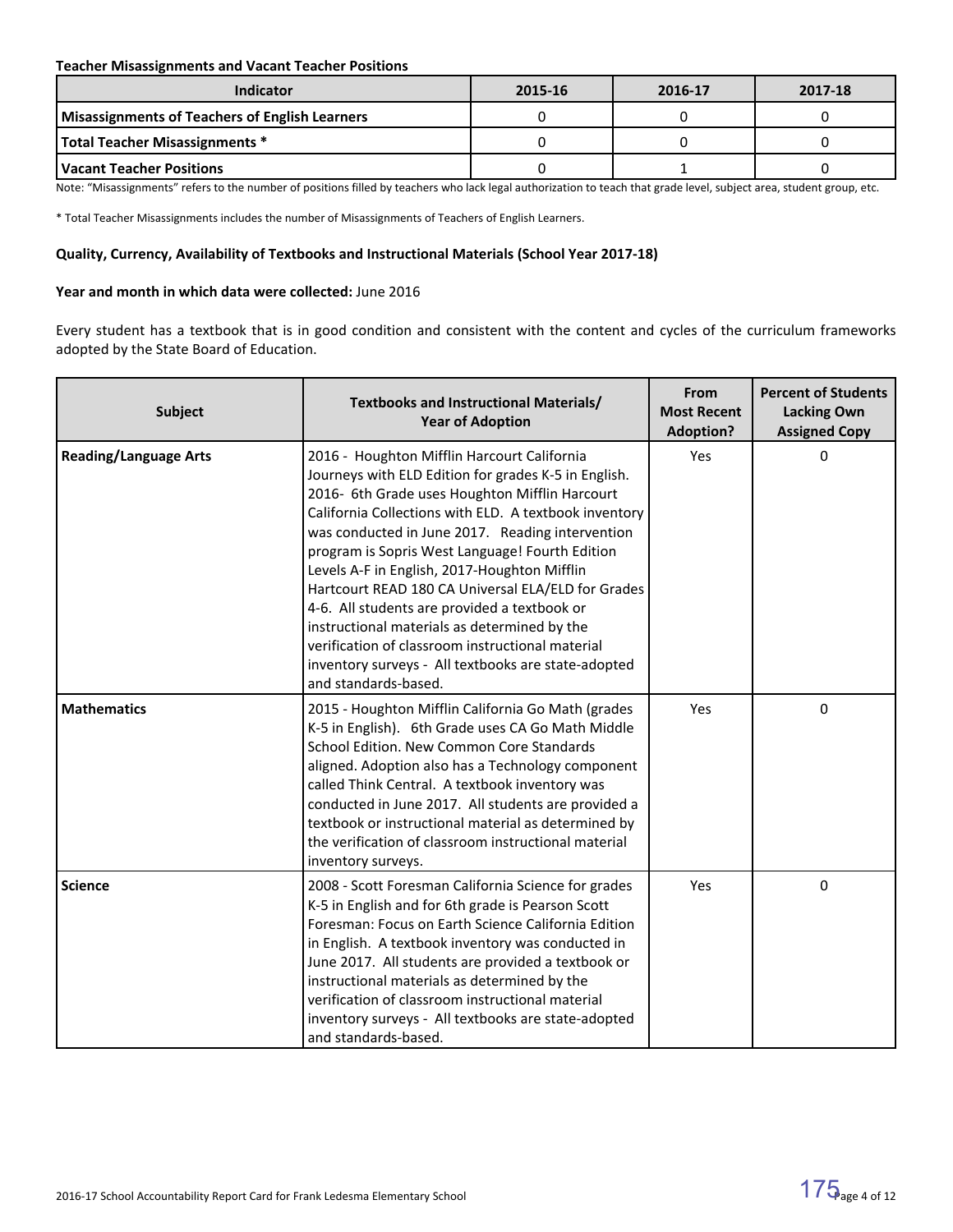| <b>Subject</b>                                       | Textbooks and Instructional Materials/<br><b>Year of Adoption</b>                                                                                                                                                                                                                                                                                                                                                                                 | From<br><b>Most Recent</b><br><b>Adoption?</b> | <b>Percent of Students</b><br><b>Lacking Own</b><br><b>Assigned Copy</b> |
|------------------------------------------------------|---------------------------------------------------------------------------------------------------------------------------------------------------------------------------------------------------------------------------------------------------------------------------------------------------------------------------------------------------------------------------------------------------------------------------------------------------|------------------------------------------------|--------------------------------------------------------------------------|
| <b>History-Social Science</b>                        | 2006 - McMillian/McGraw-Hill California Vistas for<br>grades K-5 in English. 6th grade is McDougal Littell<br>World History: Ancient Civilizations in English. A<br>textbook inventory was conducted in June 2017. All<br>students are provided a textbook or instructional<br>materials as determined by the verification of<br>classroom instructional material inventory surveys -<br>All textbooks are state-adopted and standards-<br>based. | Yes                                            | $\Omega$                                                                 |
| <b>Foreign Language</b>                              | N/A                                                                                                                                                                                                                                                                                                                                                                                                                                               |                                                | <b>NA</b>                                                                |
| <b>Health</b>                                        | N/A                                                                                                                                                                                                                                                                                                                                                                                                                                               |                                                | <b>NA</b>                                                                |
| <b>Visual and Performing Arts</b>                    | N/A                                                                                                                                                                                                                                                                                                                                                                                                                                               |                                                | <b>NA</b>                                                                |
| <b>Science Laboratory Equipment</b><br>(grades 9-12) | N/A                                                                                                                                                                                                                                                                                                                                                                                                                                               |                                                | <b>NA</b>                                                                |

# **School Facility Conditions and Planned Improvements (Most Recent Year)**

Frank Ledesma School is a twelve-year-old facility, and it is in good condition. There are no repairs needed, and all buildings, building systems, and safety related items are in good condition. Frank Ledesma is a beautiful, fully landscaped school with twenty-eight classrooms, one computer lab, an Art/Science room, a large library, a multi-use room fully equipped with a stage and prop room, two conference rooms, a counselor office and a librarian's office. The playground is equipped with five basketball courts, swings, five tetherball stations, climb-on equipment with slides, hanging bars, a soccer field, and a kickball field. Each classroom is fully equipped with four computers and the latest classroom technology needs. The Larry Newman Memorial Garden which we will use as an outdoor classroom to teach math and science concepts. All of our restrooms are in working order. We have a work order system in place that allows us to immediately make repairs in the event of facilities that are in disrepair. The facility is colorful and clean such that our students and staff take pride in our school.

#### **School Facility Good Repair Status (Most Recent Year)**

Using the **most recently collected** FIT data (or equivalent), provide the following:

- Determination of repair status for systems listed
- Description of any needed maintenance to ensure good repair
- The year and month in which the data were collected
- The overall rating

| <b>School Facility Good Repair Status (Most Recent Year)</b><br>Year and month of the most recent FIT report: 04/13/2017 |                      |      |      |                                          |  |  |  |  |
|--------------------------------------------------------------------------------------------------------------------------|----------------------|------|------|------------------------------------------|--|--|--|--|
|                                                                                                                          | <b>Repair Status</b> |      |      | <b>Repair Needed and</b>                 |  |  |  |  |
| <b>System Inspected</b>                                                                                                  | Good                 | Fair | Poor | <b>Action Taken or Planned</b>           |  |  |  |  |
| <b>Systems:</b> Gas Leaks, Mechanical/HVAC,<br>l Sewer                                                                   | х                    |      |      | No deficiencies                          |  |  |  |  |
| <b>Interior:</b> Interior Surfaces                                                                                       |                      | X    |      | Paint Chipping on Door Frames Throughout |  |  |  |  |
| <b>Cleanliness: Overall Cleanliness, Pest/</b><br>Vermin Infestation                                                     | X                    |      |      | No deficiencies                          |  |  |  |  |
| <b>Electrical: Electrical</b>                                                                                            | Χ                    |      |      | No deficiencies                          |  |  |  |  |
| Restrooms/Fountains: Restrooms, Sinks/<br><b>Fountains</b>                                                               | Χ                    |      |      | No deficiencies                          |  |  |  |  |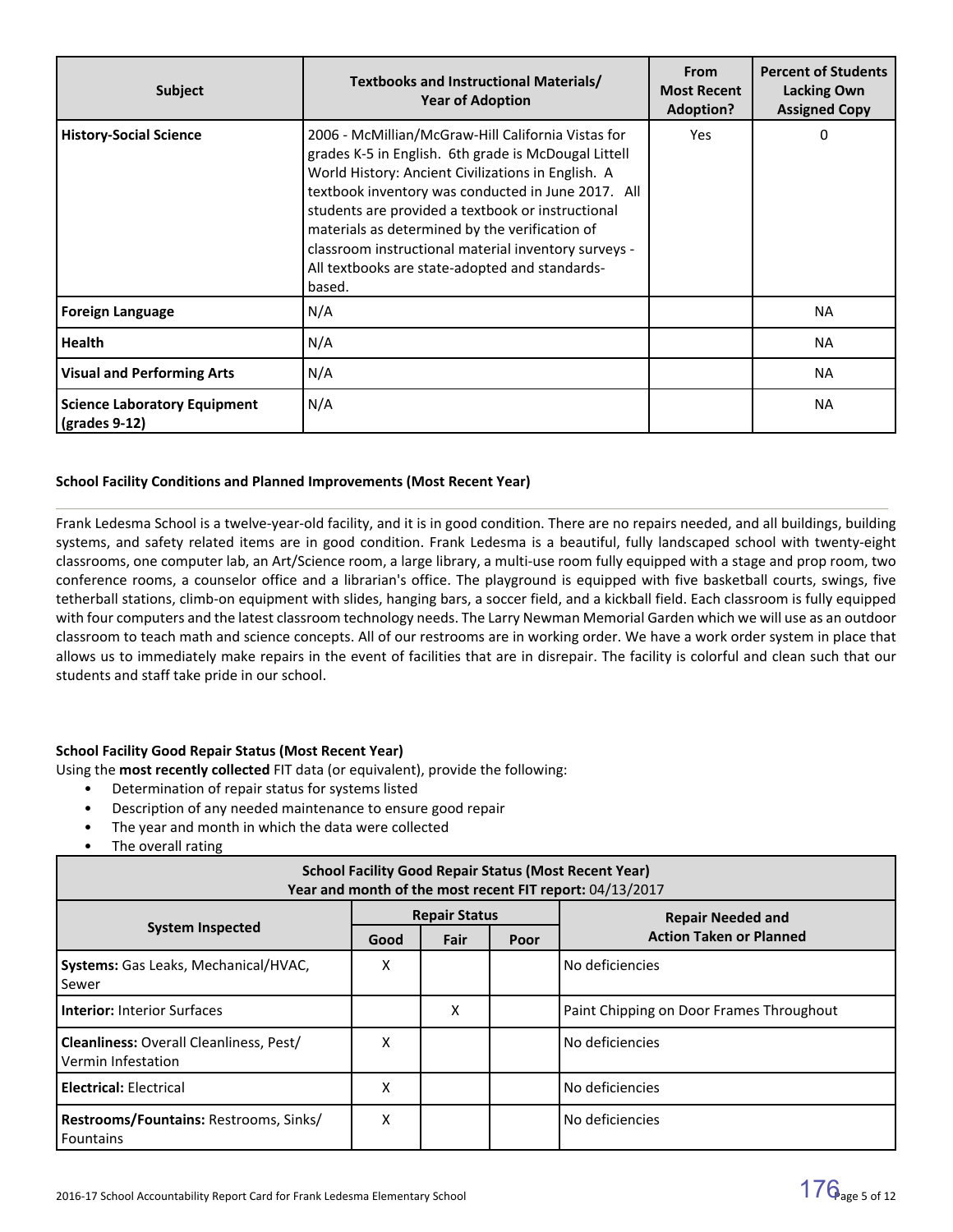| <b>School Facility Good Repair Status (Most Recent Year)</b><br>Year and month of the most recent FIT report: 04/13/2017 |                      |      |      |                                                               |  |  |  |  |  |                          |
|--------------------------------------------------------------------------------------------------------------------------|----------------------|------|------|---------------------------------------------------------------|--|--|--|--|--|--------------------------|
|                                                                                                                          | <b>Repair Status</b> |      |      |                                                               |  |  |  |  |  | <b>Repair Needed and</b> |
| <b>System Inspected</b>                                                                                                  | Good                 | Fair | Poor | <b>Action Taken or Planned</b>                                |  |  |  |  |  |                          |
| Safety: Fire Safety, Hazardous Materials                                                                                 |                      | х    |      | The only note was regarding Paint Chipping on<br>Door Frames. |  |  |  |  |  |                          |
| <b>Structural:</b> Structural Damage, Roofs                                                                              | Χ                    |      |      | No deficiencies                                               |  |  |  |  |  |                          |
| <b>External: Playground/School Grounds,</b><br>Windows/Doors/Gates/Fences                                                | Χ                    |      |      | Playground structures need to be repaired or<br>replaced.     |  |  |  |  |  |                          |

# **Overall Facility Rating (Most Recent Year)**

| Year and month of the most recent FIT report: 04/13/2017 |           |      |      |      |  |  |  |
|----------------------------------------------------------|-----------|------|------|------|--|--|--|
|                                                          | Exemplary | Good | Fair | Poor |  |  |  |
| <b>Overall Rating</b>                                    |           |      |      |      |  |  |  |

# **B. Pupil Outcomes**

# **State Priority: Pupil Achievement**

The SARC provides the following information relevant to the State priority: Pupil Achievement (Priority 4):

- **Statewide assessments** (i.e., California Assessment of Student Performance and Progress [CAASPP] System, which includes the Smarter Balanced Summative Assessments for students in the general education population and the California Alternate Assessments [CAAs] for English language arts/literacy [ELA] and mathematics given in grades three through eight and grade eleven. Only eligible students may participate in the administration of the CAAs. CAAs items are aligned with alternate achievement standards, which are linked with the Common Core State Standards [CCSS] for students with the most significant cognitive disabilities); and
- The percentage of students who have successfully completed courses that satisfy the requirements for entrance to the University of California and the California State University, or career technical education sequences or programs of study.

# **CAASPP Test Results in English Language Arts/Literacy (ELA) and Mathematics for All Students Grades Three through Eight and Grade Eleven**

|                                                                            | Percent of Students Meeting or Exceeding the State Standards<br>$\left($ grades 3-8 and 11 $\right)$ |               |         |                 |              |         |  |  |
|----------------------------------------------------------------------------|------------------------------------------------------------------------------------------------------|---------------|---------|-----------------|--------------|---------|--|--|
| <b>Subject</b>                                                             |                                                                                                      | <b>School</b> |         | <b>District</b> | <b>State</b> |         |  |  |
|                                                                            | 2015-16                                                                                              | 2016-17       | 2015-16 | 2016-17         | 2015-16      | 2016-17 |  |  |
| <b>English Language Arts/Literacy</b><br>$\frac{1}{2}$ (grades 3-8 and 11) | 42                                                                                                   | 37            | 32      | 32              | 48           | 48      |  |  |
| <b>Mathematics</b><br>$\sqrt{(grades 3-8 and 11)}$                         | 32                                                                                                   | 32            | 20      | 18              | 36           | 37      |  |  |

Note: Percentages are not calculated when the number of students tested is ten or less, either because the number of students in this category is too small for statistical accuracy or to protect student privacy.

#### **CAASPP Test Results in ELA by Student Group Grades Three through Eight and Grade Eleven (School Year 2016-17)**

| <b>Student Group</b>             | <b>Total</b><br><b>Enrollment</b> | <b>Number</b><br><b>Tested</b>        | Percent<br><b>Tested</b> | Percent<br><b>Met or Exceeded</b>     |
|----------------------------------|-----------------------------------|---------------------------------------|--------------------------|---------------------------------------|
| <b>All Students</b>              | 350                               | 349                                   | 99.71                    | 36.68                                 |
| Male                             | 183                               | 183                                   | 100                      | 32.79                                 |
| Female                           | 167                               | 166                                   | 99.4                     | 40.96                                 |
| <b>Black or African American</b> | $- -$                             | $\hspace{0.05cm}$ – $\hspace{0.05cm}$ | --                       | $\hspace{0.05cm}$ – $\hspace{0.05cm}$ |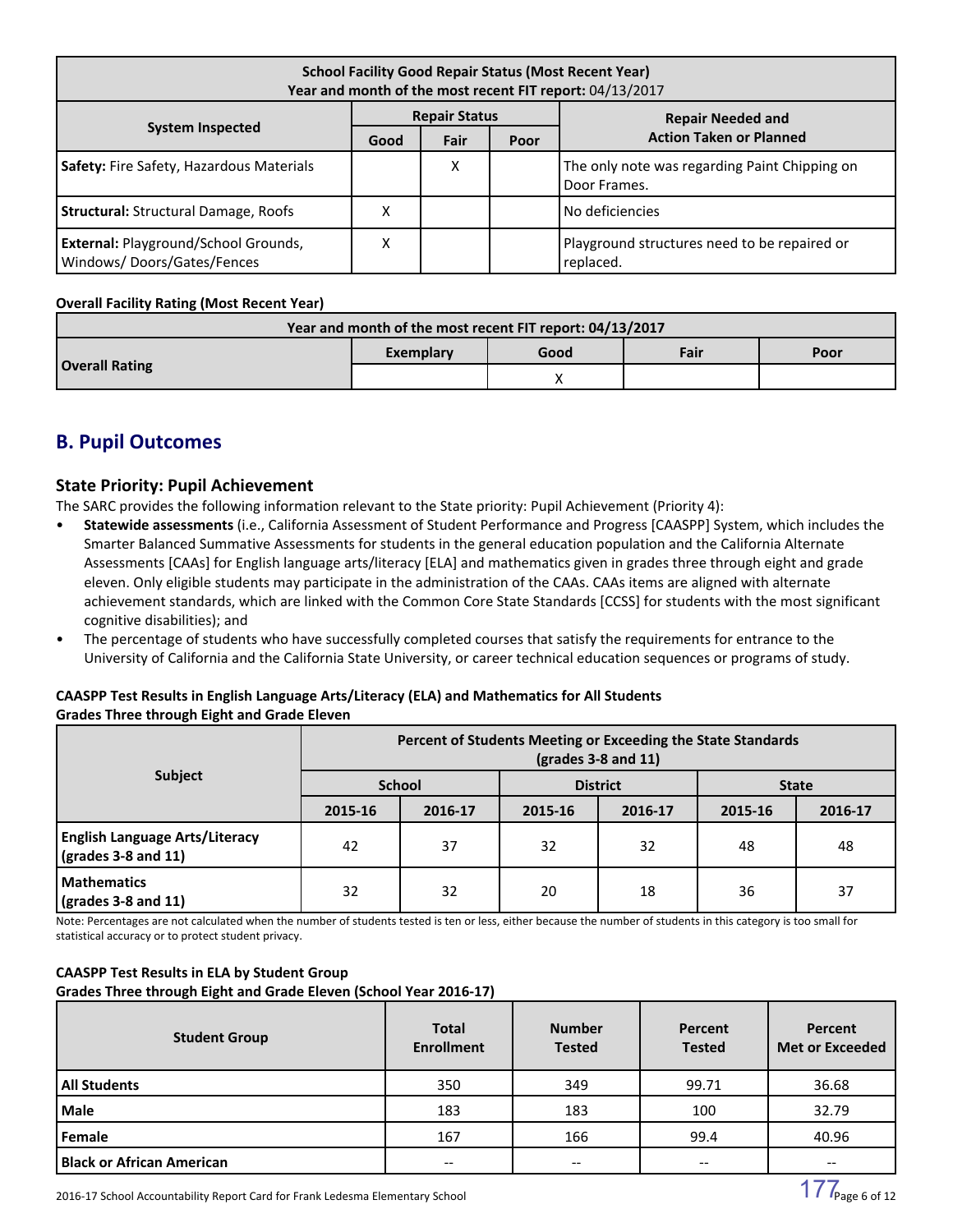| <b>Student Group</b>                                 | <b>Total</b><br><b>Enrollment</b>     | <b>Number</b><br><b>Tested</b> | Percent<br><b>Tested</b> | <b>Percent</b><br><b>Met or Exceeded</b> |
|------------------------------------------------------|---------------------------------------|--------------------------------|--------------------------|------------------------------------------|
| American Indian or Alaska Native                     | $\hspace{0.05cm}$ – $\hspace{0.05cm}$ | --                             | $\qquad \qquad -$        |                                          |
| Asian                                                | $\hspace{0.05cm}$ – $\hspace{0.05cm}$ | $\qquad \qquad -$              | --                       |                                          |
| Filipino                                             | $- -$                                 | $\qquad \qquad -$              | --                       |                                          |
| <b>Hispanic or Latino</b>                            | 331                                   | 330                            | 99.7                     | 35.45                                    |
| White                                                | $- -$                                 | --                             |                          |                                          |
| <b>Two or More Races</b>                             | --                                    | --                             | --                       |                                          |
| <b>Socioeconomically Disadvantaged</b>               | 313                                   | 312                            | 99.68                    | 34.62                                    |
| <b>English Learners</b>                              | 243                                   | 242                            | 99.59                    | 28.51                                    |
| <b>Students with Disabilities</b>                    | 52                                    | 52                             | 100                      | 9.62                                     |
| <b>Students Receiving Migrant Education Services</b> | --                                    | --                             | --                       | --                                       |

Note: ELA test results include the Smarter Balanced Summative Assessment and the CAA. The "Percent Met or Exceeded" is calculated by taking the total number of students who met or exceeded the standard on the Smarter Balanced Summative Assessment plus the total number of students who met the standard (i.e., achieved Level 3–Alternate) on the CAAs divided by the total number of students who participated in both assessments.

Note: Double dashes (--) appear in the table when the number of students is ten or less, either because the number of students in this category is too small for statistical accuracy or to protect student privacy.

Note: The number of students tested includes all students who participated in the test whether they received a score or not; however, the number of students tested is not the number that was used to calculate the achievement level percentages. The achievement level percentages are calculated using only students who received scores.

| <b>Student Group</b>                                 | <b>Total</b><br><b>Enrollment</b> | <b>Number</b><br><b>Tested</b>        | Percent<br><b>Tested</b>              | Percent<br><b>Met or Exceeded</b> |
|------------------------------------------------------|-----------------------------------|---------------------------------------|---------------------------------------|-----------------------------------|
| <b>All Students</b>                                  | 350                               | 348                                   | 99.43                                 | 32.47                             |
| Male                                                 | 183                               | 183                                   | 100                                   | 31.69                             |
| Female                                               | 167                               | 165                                   | 98.8                                  | 33.33                             |
| <b>Black or African American</b>                     | --                                | $\hspace{0.05cm} \ldots$              | $\overline{\phantom{a}}$              | --                                |
| American Indian or Alaska Native                     | --                                | $\hspace{0.05cm} \ldots$              | $\hspace{0.05cm} \textbf{--}$         | --                                |
| Asian                                                | --                                | $\overline{\phantom{a}}$              | --                                    |                                   |
| <b>Filipino</b>                                      | --                                | $\hspace{0.05cm} \ldots$              | $\overline{\phantom{a}}$              |                                   |
| <b>Hispanic or Latino</b>                            | 331                               | 329                                   | 99.4                                  | 31.91                             |
| White                                                | --                                | $\hspace{0.05cm} \ldots$              | $\hspace{0.05cm}$ – $\hspace{0.05cm}$ | --                                |
| <b>Two or More Races</b>                             | --                                | $\hspace{0.05cm} \ldots$              | --                                    | --                                |
| <b>Socioeconomically Disadvantaged</b>               | 313                               | 311                                   | 99.36                                 | 30.87                             |
| <b>English Learners</b>                              | 243                               | 242                                   | 99.59                                 | 27.69                             |
| <b>Students with Disabilities</b>                    | 52                                | 52                                    | 100                                   | 3.85                              |
| <b>Students Receiving Migrant Education Services</b> | --                                | $\hspace{0.05cm}$ – $\hspace{0.05cm}$ | --                                    | --                                |

# **CAASPP Test Results in Mathematics by Student Group Grades Three through Eight and Grade Eleven (School Year 2016-17)**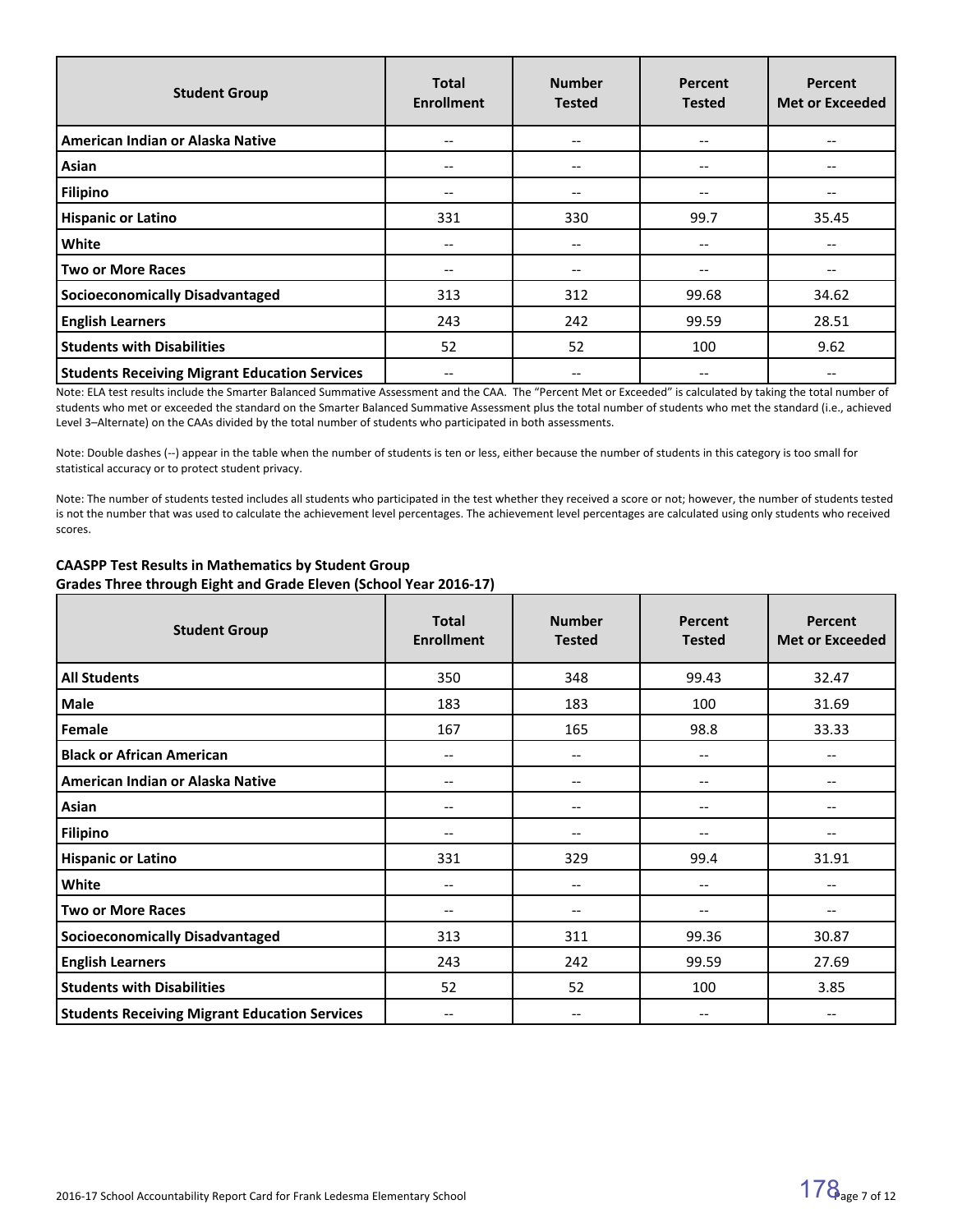Note: Mathematics test results include the Smarter Balanced Summative Assessment and the CAA. The "Percent Met or Exceeded" is calculated by taking the total number of students who met or exceeded the standard on the Smarter Balanced Summative Assessment plus the total number of students who met the standard (i.e., achieved Level 3–Alternate) on the CAAs divided by the total number of students who participated in both assessments.

Note: Double dashes (--) appear in the table when the number of students is ten or less, either because the number of students in this category is too small for statistical accuracy or to protect student privacy.

Note: The number of students tested includes all students who participated in the test whether they received a score or not; however, the number of students tested is not the number that was used to calculate the achievement level percentages. The achievement level percentages are calculated using only students who received scores.

#### **CAASPP Test Results in Science for All Students Grades Five, Eight, and Ten**

|                               | Percent of Students Scoring at Proficient or Advanced |         |         |                 |              |         |  |  |
|-------------------------------|-------------------------------------------------------|---------|---------|-----------------|--------------|---------|--|--|
| <b>Subject</b>                | <b>School</b>                                         |         |         | <b>District</b> | <b>State</b> |         |  |  |
|                               | 2014-15                                               | 2015-16 | 2014-15 | 2015-16         | 2014-15      | 2015-16 |  |  |
| Science (grades 5, 8, and 10) | 58                                                    | 37      | 41      | 32              | 60           | 56      |  |  |

Note: Science test results include California Standards Tests (CSTs), California Modified Assessment (CMA), and California Alternate Performance Assessment (CAPA) in grades five, eight, and ten.

Note: Scores are not shown when the number of students tested is ten or less, either because the number of students in this category is too small for statistical accuracy or to protect student privacy.

Note: The 2016-17 data are not available. The California Department of Education is developing a new science assessment based on the Next Generation Science Standards for California Public Schools (CA NGSS). The new California Science Test (CAST) was piloted in spring 2017. The CST and CMA for Science will no longer be administered.

# **State Priority: Other Pupil Outcomes**

The SARC provides the following information relevant to the State priority: Other Pupil Outcomes (Priority 8):

Pupil outcomes in the subject areas of physical education.

# **California Physical Fitness Test Results (School Year 2016-17)**

| Grade |                              | <b>Percent of Students Meeting Fitness Standards</b> |                             |  |  |
|-------|------------------------------|------------------------------------------------------|-----------------------------|--|--|
| Level | <b>Four of Six Standards</b> | <b>Five of Six Standards</b>                         | <b>Six of Six Standards</b> |  |  |
|       | 20.5                         | 21.6                                                 | 14.8                        |  |  |

Note: Percentages are not calculated when the number of students tested is ten or less, either because the number of students in this category is too small for statistical accuracy or to protect student privacy.

# **C. Engagement**

# **State Priority: Parental Involvement**

The SARC provides the following information relevant to the State priority: Parental Involvement (Priority 3):

• Efforts the school district makes to seek parent input in making decisions for the school district and each schoolsite.

# **Opportunities for Parental Involvement (School Year 2017-18)**

Parents have many opportunities for involvement in Frank Ledesma School. They include:

#### School Site Council:

SSC, which includes faculty, parents, and a classified staff member meets to advise the principal on categorical expenditures, and to implement the Single School Plan. They also assist in the writing of grants and professional development planning. Meetings are held once a month, usually on the first Tuesday. The Single School Plan is updated annually.

English Learners Advisory Council: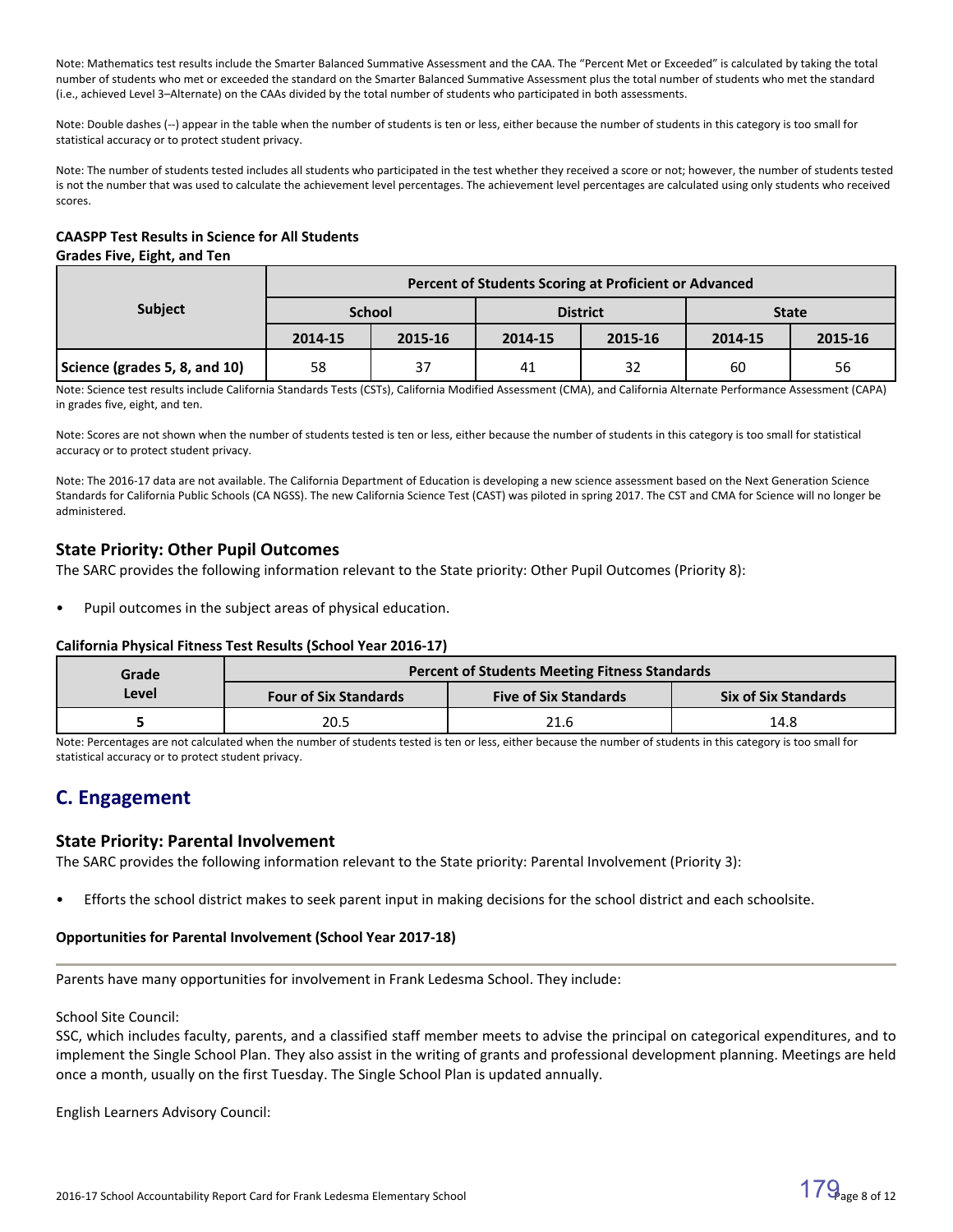ELAC includes parents of English learners. It meets to advise the administration on services provided to students learning English. Meetings are held four times a year. This council also reviews the School Plan and offers advice regarding the plan to the School Site Council.

#### Parent Back To School Night:

Parents are invited to come to their child's class to learn about the grade level standards, the daily schedule, the curriculum being taught, and the behavior expectations.

#### Parent-Teacher Conferences:

Conferences are held twice a year. At conferences parents have the opportunity to meet with each of their child's teachers to review grades and determine how together as a team they can best help the child to meet grade level standards.

#### Student Success Team:

SST meetings are held to provide for information gathering and intervention for students at-risk. Meetings are attended by parents, students, respective teachers, counseling and administrative staff.

#### Individual Education Planning (IEPs):

IEP's are held on behalf of Special Education Students to review current performance and to set new learning goals. In addition to parents; the student, their teacher, their Special Education service provider, and an administrator attend each meeting.

#### Parent-Teacher Organization:

All parents are invited to join the PTO. The PTO supports a variety of school activities including our extra-curricular student programs. The PTO, a child and school advocate group, is made up of all interested members of the school community. For more information call the the school at (831) 678-6320.

#### Parent Volunteers:

Parents are invited to volunteer their help and expertise working in their child's classroom, the office, library, cafeteria, Science Room, and/or computer lab.

#### Migrant PAC:

Parents of Migrant students are invited to attend a district parent meeting once a month where they learn about the services available to Migrant students. Parents also give input about the Migrant Program and ways to best serve our Migrant students.

#### GATE Parent Advisory:

Parents of students participating in the district's Gifted and Talented Education Program meet three or more times a year to review the GATE Program plan and to report about the various projects or activities taking place in the GATE classes throughout the district.

#### Garden Work Days:

Parents, students, and community members are invited to come and work in the development of a school garden. Families enjoy working together to create an outdoor learning environment that their children will utilize when learning math and science skills. Our Garden is named the Larry Newman Memorial Garden.

#### Monterey County Reads:

Parents and community members are encouraged to become trained reading volunteers who work with students needing additional practice in reading fluency.

#### Student Award Assemblies:

Parents are invited to attend all student recognition assemblies throughout the year. Many parents attend our periodic Student Awards Assemblies. Awards for many student activities are presented.

#### Meetings and Other Activities:

Parents are invited to attend Back To School Parent Assessment and Information Night which is held each October, Open House which is held each spring, Section 504 meetings for qualifying students, and other events such as our winter and spring shows, drama performances as they develop, art and science fairs, and the kinder hoe down just to name a few. Working with the PTO, we hope to develop many annual events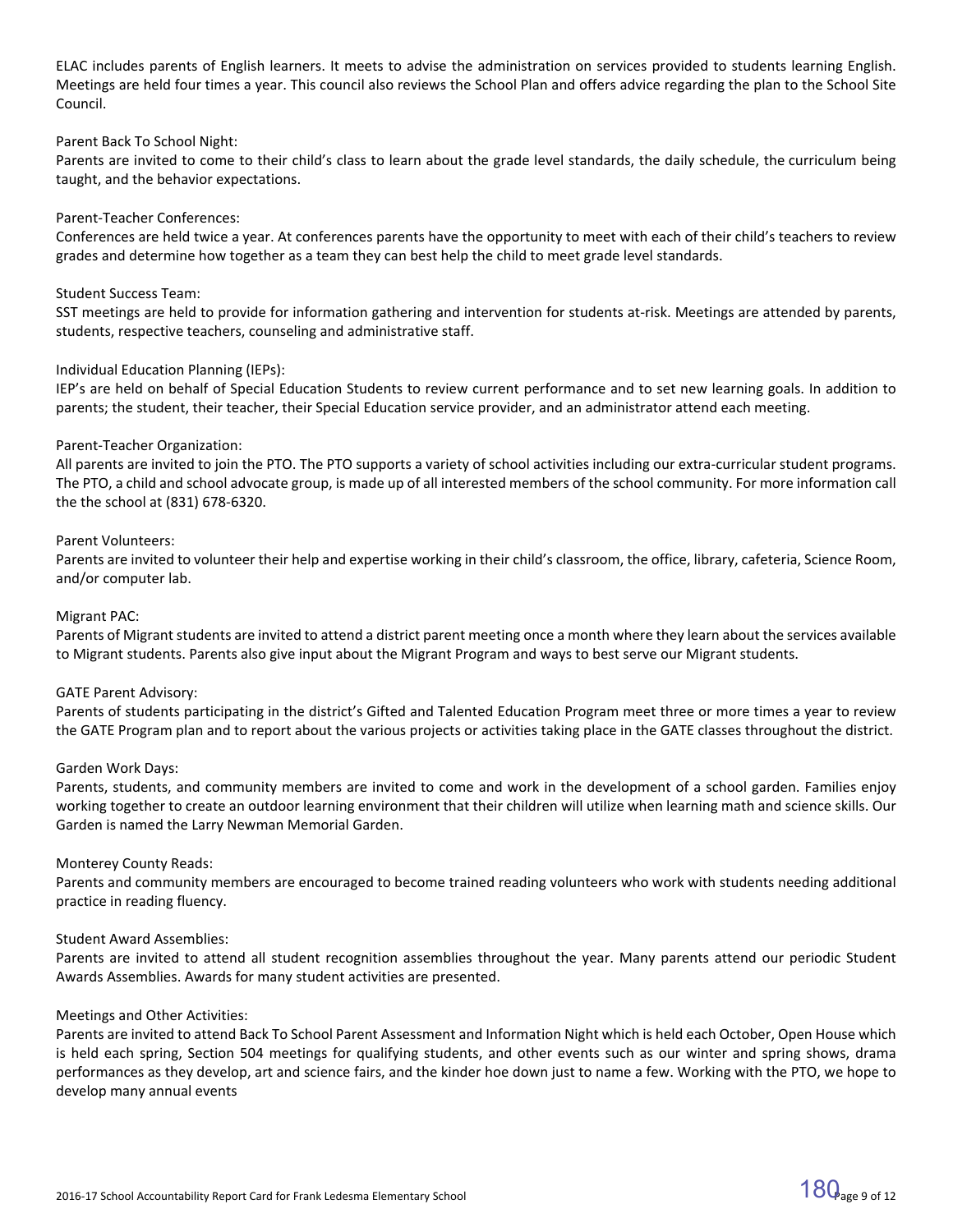# **State Priority: School Climate**

The SARC provides the following information relevant to the State priority: School Climate (Priority 6):

- Pupil suspension rates;
- Pupil expulsion rates; and
- Other local measures on the sense of safety.

#### **Suspensions and Expulsions**

|                    | <b>School</b> |         |         | <b>District</b> |         |         | <b>State</b> |         |         |
|--------------------|---------------|---------|---------|-----------------|---------|---------|--------------|---------|---------|
| Rate               | 2014-15       | 2015-16 | 2016-17 | 2014-15         | 2015-16 | 2016-17 | 2014-15      | 2015-16 | 2016-17 |
| <b>Suspensions</b> | 11<br>ᆠᆞᆠ     | 3.0     | 3.1     | 3.2             | 3.9     | 4.3     | 3.8          |         | 3.6     |
| <b>Expulsions</b>  | 0.0           | 0.0     | 0.0     | 0.0             | 0.0     | 0.0     | 0.1          | 0.1     | 0.1     |

#### **School Safety Plan (School Year 2017-18)**

The Frank Ledesma School's Comprehensive School Safety Plan was developed during the 2017-18 school year. It was presented to the staff in October 4, 2017. It is reviewed and annually updated under the direction of our School Site Council. It was reviewed, updated, and readopted October 4, 2017 by the Site Council and is being updated in 2018. The School Safety Council reviews the plan on an ongoing basis and makes recommendations to the School Site Council. The components of our plan include: Status of School Crime, Child Abuse Reporting, Emergency Preparedness, Suspension and Expulsion, Dangerous Pupil Policy, Sexual Harassment Policy, Dress Code, Safe Ingress/Egress, Safe and Orderly Environment, School Discipline, Suspicious Parcels, and the County Terrorism Matrix. The plan meets or exceed all of the requirements of Senate Bill 187. This plan will be reviewed annually with all staff, and on-going safety awareness is of the highest priority. Further, our Board of Trustees also reviews our Comprehensive School Safety Plan annually.

# **D. Other SARC Information**

The information in this section is required to be in the SARC but is not included in the state priorities for LCFF.

#### **Federal Intervention Program (School Year 2017-18)**

| Indicator                                           | <b>School</b> | <b>District</b> |
|-----------------------------------------------------|---------------|-----------------|
| <b>Program Improvement Status</b>                   | Not in PI     | In PI           |
| <b>First Year of Program Improvement</b>            |               | 2007-2008       |
| Year in Program Improvement*                        |               | Year 3          |
| Number of Schools Currently in Program Improvement  | N/A           |                 |
| Percent of Schools Currently in Program Improvement | N/A           | 62.5            |

Note: Cells with N/A values do not require data.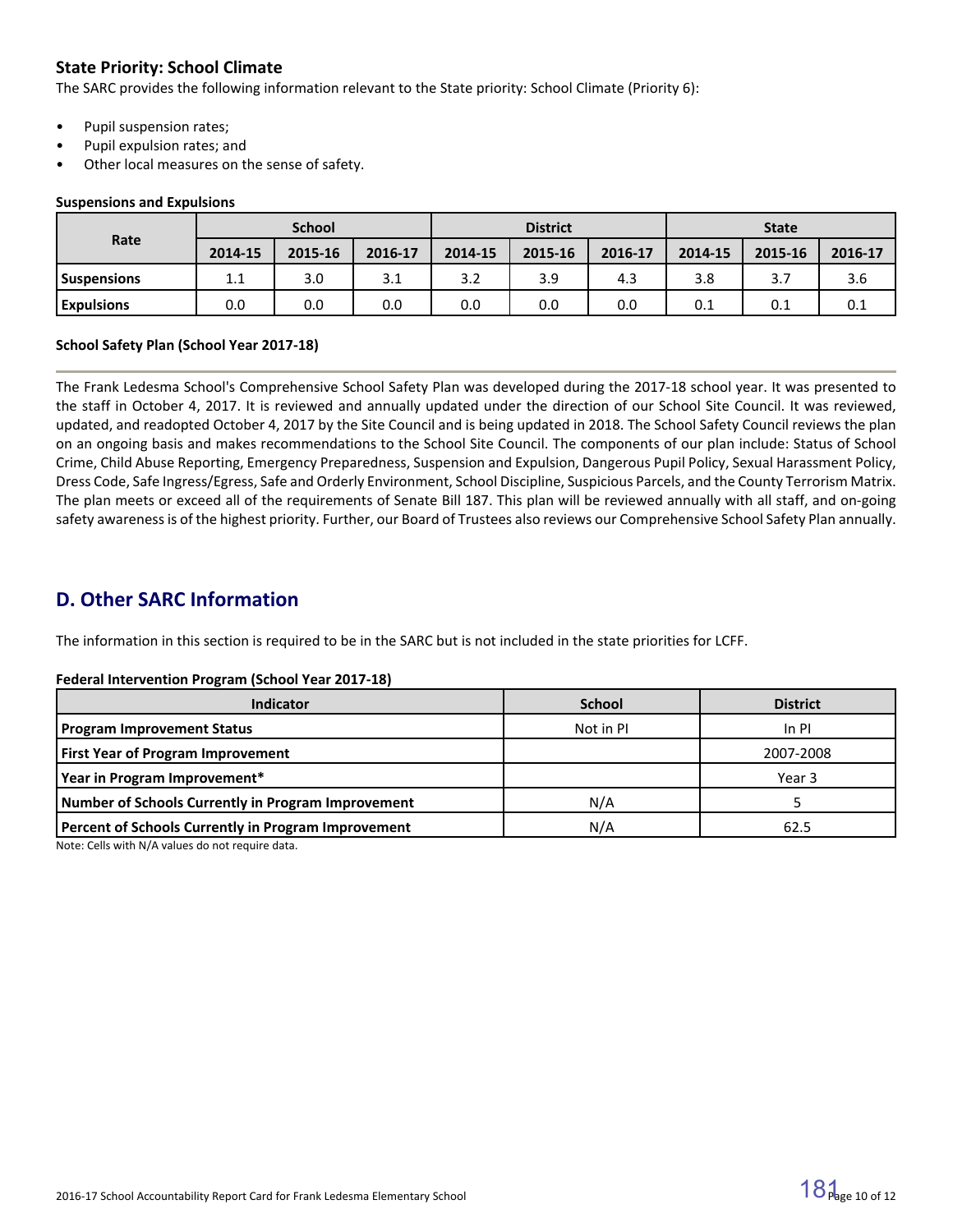#### **Average Class Size and Class Size Distribution (Elementary)**

|                         |                             |          | 2014-15                  |       | 2015-16                     |          |                          |       |                             | 2016-17  |                          |       |
|-------------------------|-----------------------------|----------|--------------------------|-------|-----------------------------|----------|--------------------------|-------|-----------------------------|----------|--------------------------|-------|
| Grade                   | Avg.                        |          | <b>Number of Classes</b> |       | Avg.                        |          | <b>Number of Classes</b> |       | Avg.                        |          | <b>Number of Classes</b> |       |
| Level                   | <b>Class</b><br><b>Size</b> | $1 - 20$ | $21 - 32$                | $33+$ | <b>Class</b><br><b>Size</b> | $1 - 20$ | $21 - 32$                | $33+$ | <b>Class</b><br><b>Size</b> | $1 - 20$ | $21 - 32$                | $33+$ |
| K                       | 24                          |          | 3                        |       | 24                          |          | 3                        |       | 25                          |          | 3                        |       |
| 1                       | 24                          |          | 3                        |       | 24                          |          | 3                        |       | 25                          |          | 3                        |       |
| $\overline{2}$          | 23                          |          | 4                        |       | 25                          |          | 3                        |       | 24                          |          | 3                        |       |
| $\overline{\mathbf{3}}$ | 24                          |          | 4                        |       | 24                          |          | 4                        |       | 25                          |          | 3                        |       |
| 4                       | 27                          |          | 4                        |       | 29                          |          | 3                        |       | 30                          |          | 3                        |       |
| 5                       | 30                          |          | 3                        |       | 27                          |          | 4                        |       | 29                          |          | 3                        |       |
| 6                       | 28                          |          | 3                        |       | 30                          |          | 3                        |       | 26                          |          | 4                        |       |

Number of classes indicates how many classes fall into each size category (a range of total students per class).

# **Academic Counselors and Other Support Staff (School Year 2016-17)**

| <b>Title</b>                                               | <b>Number of FTE</b><br><b>Assigned to School</b> | <b>Average Number of Students per</b><br><b>Academic Counselor</b> |
|------------------------------------------------------------|---------------------------------------------------|--------------------------------------------------------------------|
| <b>Academic Counselor</b>                                  | 0                                                 | 0                                                                  |
| <b>Counselor (Social/Behavioral or Career Development)</b> |                                                   | N/A                                                                |
| Library Media Teacher (Librarian)                          | 0                                                 | N/A                                                                |
| Library Media Services Staff (Paraprofessional)            |                                                   | N/A                                                                |
| Psychologist                                               | 0.50                                              | N/A                                                                |
| <b>Social Worker</b>                                       | $\Omega$                                          | N/A                                                                |
| <b>Nurse</b>                                               | 0.125                                             | N/A                                                                |
| <b>Speech/Language/Hearing Specialist</b>                  |                                                   | N/A                                                                |
| <b>Resource Specialist</b>                                 |                                                   | N/A                                                                |
| <b>Other</b>                                               | 0                                                 | N/A                                                                |

Note: Cells with N/A values do not require data.

\*One Full Time Equivalent (FTE) equals one staff member working full time; one FTE could also represent two staff members who each work 50 percent of full time.

#### **Expenditures per Pupil and School Site Teacher Salaries (Fiscal Year 2015-16)**

|                                                     | <b>Expenditures Per Pupil</b> | Average                            |                               |                                 |  |
|-----------------------------------------------------|-------------------------------|------------------------------------|-------------------------------|---------------------------------|--|
| Level                                               | <b>Total</b>                  | Supplemental/<br><b>Restricted</b> | Basic/<br><b>Unrestricted</b> | <b>Teacher</b><br><b>Salary</b> |  |
| <b>School Site</b>                                  | \$5,488.00                    | 562.00                             | \$4926.00                     | \$65,000                        |  |
| <b>District</b>                                     | N/A                           | N/A                                | \$10,495.00                   | \$67,532                        |  |
| <b>Percent Difference: School Site and District</b> | N/A                           | N/A                                | $-53.1$                       | $-3.7$                          |  |
| <b>State</b>                                        | N/A                           | N/A                                | \$6,574                       | \$69,649                        |  |
| <b>Percent Difference: School Site and State</b>    | N/A                           | N/A                                | $-25.1$                       | $-6.7$                          |  |

Note: Cells with N/A values do not require data.

### **Types of Services Funded (Fiscal Year 2016-17)**

The following types of services are provided to Frank Ledesma students from categorical funding:

#### Gifted and Talented Education

Students meeting the district's GATE criteria receive a differentiated program focusing on depth and complexity to meet their special needs.